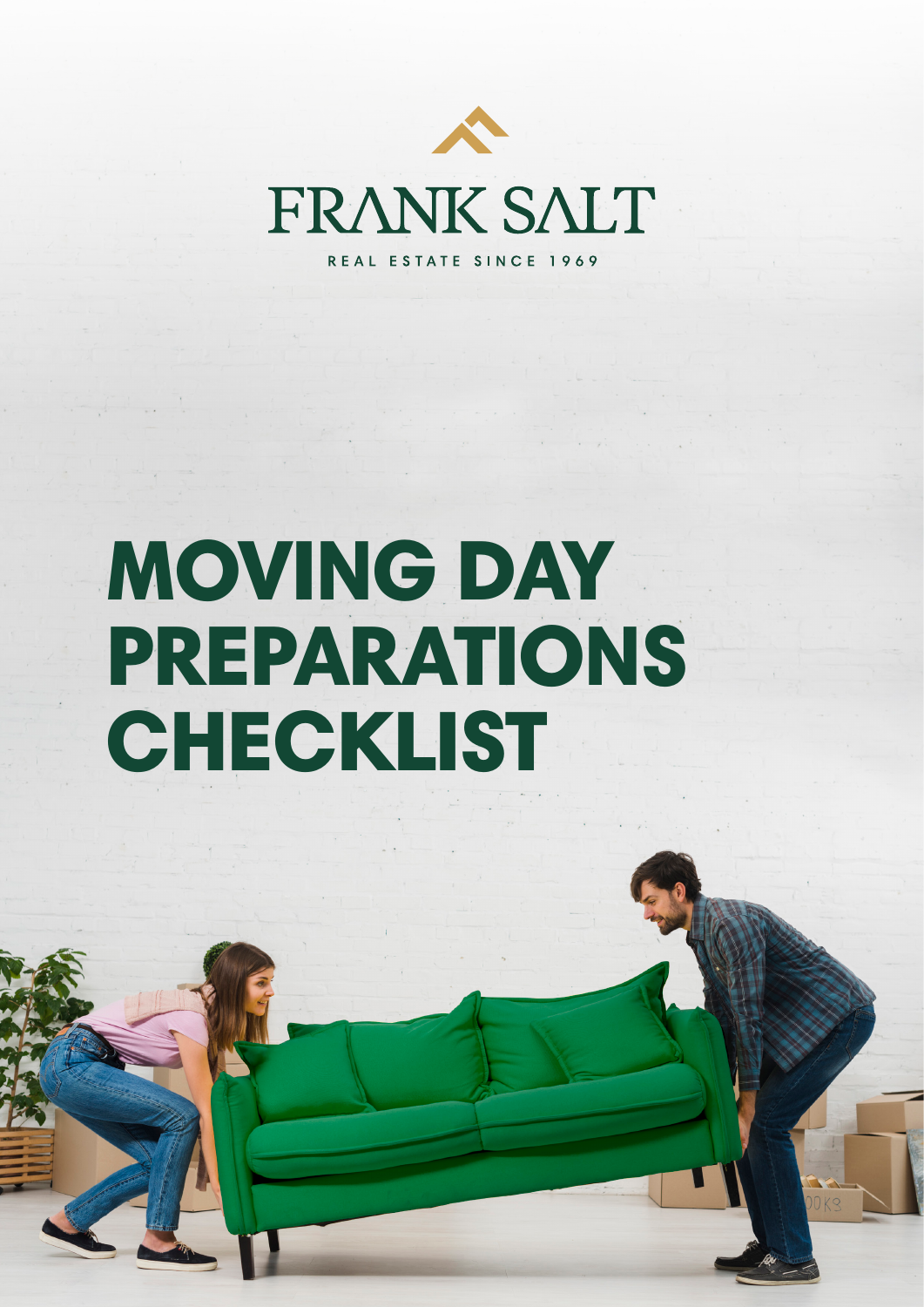### **PLAN YOUR MOVE TIMEOUSLY**

Planning properly and way in advance will make the process of moving into your new home a smooth and stress-free one. Spreading the planning over time will also help you to make clear-headed decisions, revise some of the tasks and to-do items and you are less likely to forget something. The last thing you want on the day of the big move is end up in a panic situation.

#### **2 MONTHS BEFORE**

Do research on moving companies if you are not moving everything yourself and set a budget for this event. If you are doing this yourself, see if some of your friends are willing to pitch in

Go and familiarise yourself with your new neighbourhood if you do not know it already

#### **A MONTH AND A HALF BEFORE**

Book the movers or remind your friends of their promise to help

Find out about options for storage in case you need it

Buy boxes, bubble wrap, tape, scissors and packing containers if you do not already have them

Should your children change schools, notify the current school of the moving date to come

Inform your doctor, dentist, health insurance company of the change of address

Check all your insurance policies such as car and home

| <b>NOTES:</b> |  |
|---------------|--|
|               |  |
|               |  |
|               |  |
|               |  |
|               |  |
|               |  |
|               |  |
|               |  |
|               |  |

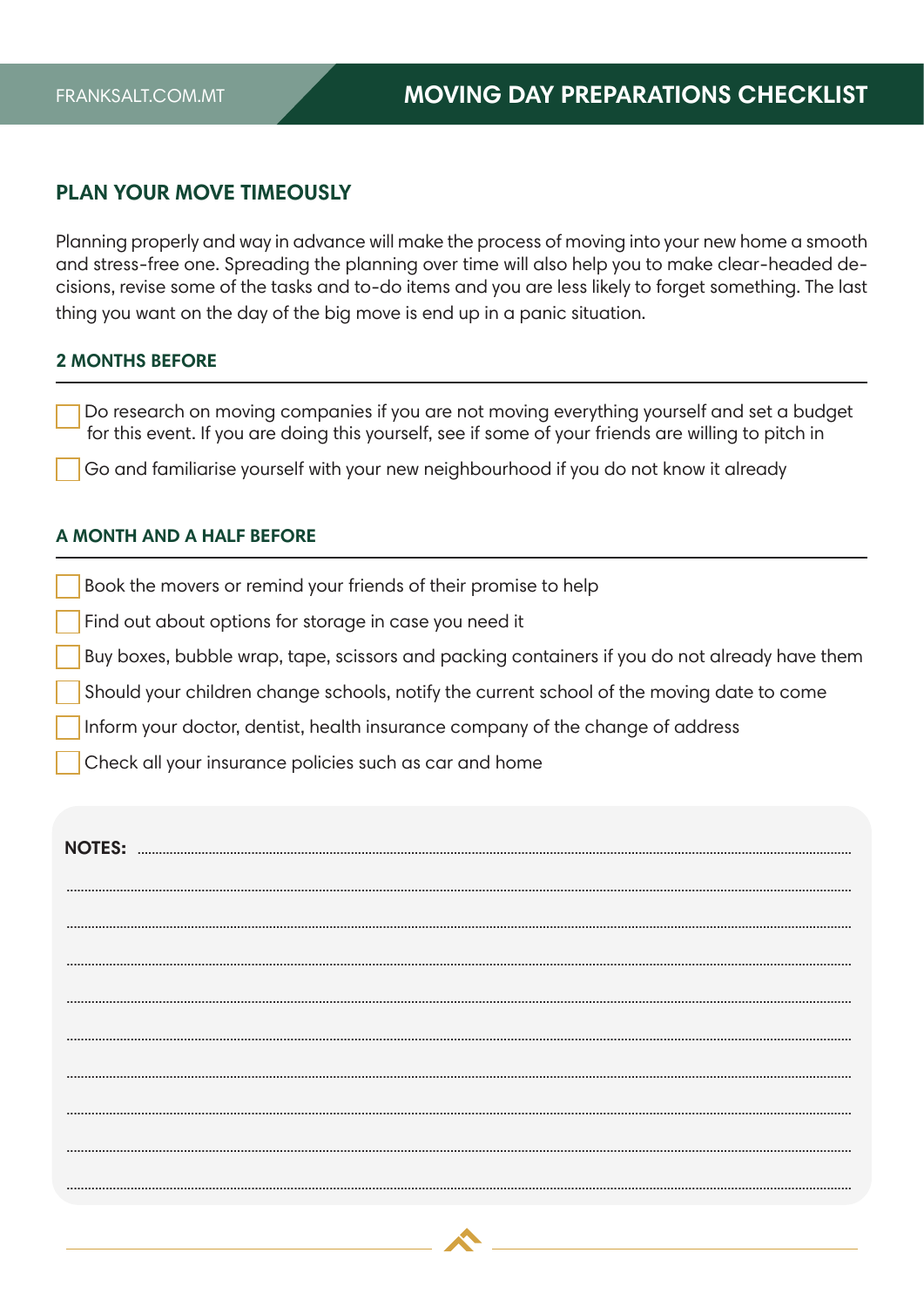#### **A MONTH BEFORE**

| Check fridges and pantries for perishables and do not re-stock for now. Consume what you<br>can in the last month        |
|--------------------------------------------------------------------------------------------------------------------------|
| Start packing non-essentials such as books and ornaments                                                                 |
| Sell items you no longer have a use for or donate it to charity shops                                                    |
| See what appliances will go with                                                                                         |
| Check if it is necessary to change or cancel any memberships to gyms, clubs etc                                          |
| Inspect hazardous items and see which will go with. This includes gas tanks, canisters, cleaning<br>materials, paint etc |
| Reconfirm the moving time and date with your removal company                                                             |
| If you have not done so already, inform family and friends of the move                                                   |
|                                                                                                                          |
|                                                                                                                          |

| <b>NOTES:</b> |  |
|---------------|--|
|               |  |
|               |  |
|               |  |
|               |  |
|               |  |
|               |  |
|               |  |
|               |  |
|               |  |
|               |  |
|               |  |
|               |  |
|               |  |
|               |  |
|               |  |
|               |  |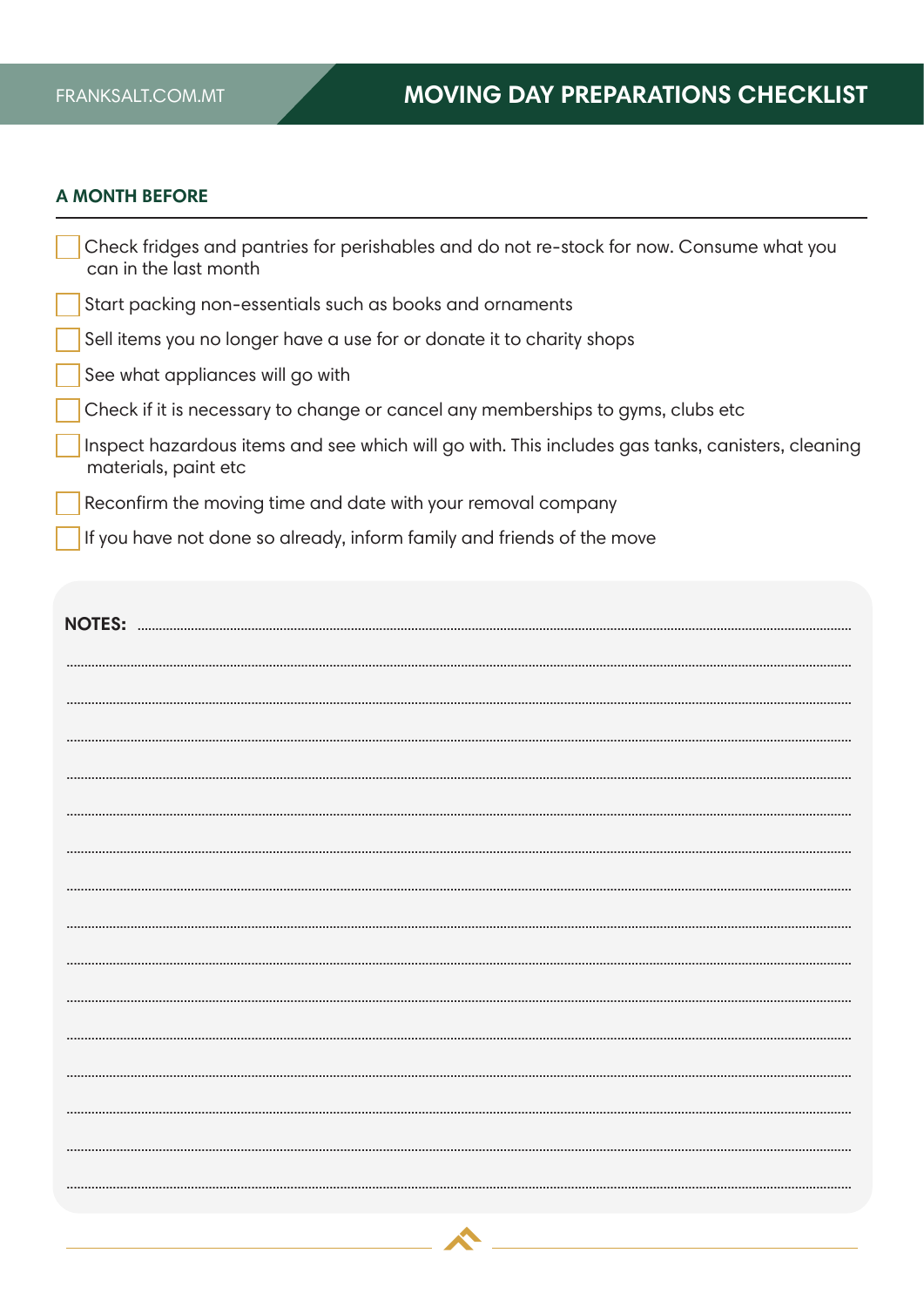#### **2 WEEKS BEFORE**

 $\sim$  10  $\pm$ 

| Inform contractors delivering regular services such as gardening services, pool companies and<br>similar                                                                       |
|--------------------------------------------------------------------------------------------------------------------------------------------------------------------------------|
| Organise forwarding your mail                                                                                                                                                  |
| Confirm the transfer of all your utilities for the day of the move such internet, electricity and<br>water, security and alarms                                                |
| Decide what you are doing with greenery such as pot plants                                                                                                                     |
| Pay all outstanding fines and parking tickets                                                                                                                                  |
| Change your address with ID Malta for the issuance of a new card                                                                                                               |
| Pay for and book delivery of any new furniture you may need from suppliers                                                                                                     |
| Book the permit for movers and lifters if needed                                                                                                                               |
| Organise handymen you may need and set a date for them to come to the new property                                                                                             |
| Change details at banks and the credit card company                                                                                                                            |
| Inform colleagues and work that you will be taking the day off for your move                                                                                                   |
| Keep all your warranties and manuals for appliances together: separate packs for those you<br>are leaving for the new owners and those you are taking with to the new property |
| <b>NOTES: </b>                                                                                                                                                                 |
|                                                                                                                                                                                |
|                                                                                                                                                                                |
|                                                                                                                                                                                |
|                                                                                                                                                                                |
|                                                                                                                                                                                |
|                                                                                                                                                                                |
|                                                                                                                                                                                |
|                                                                                                                                                                                |
|                                                                                                                                                                                |
|                                                                                                                                                                                |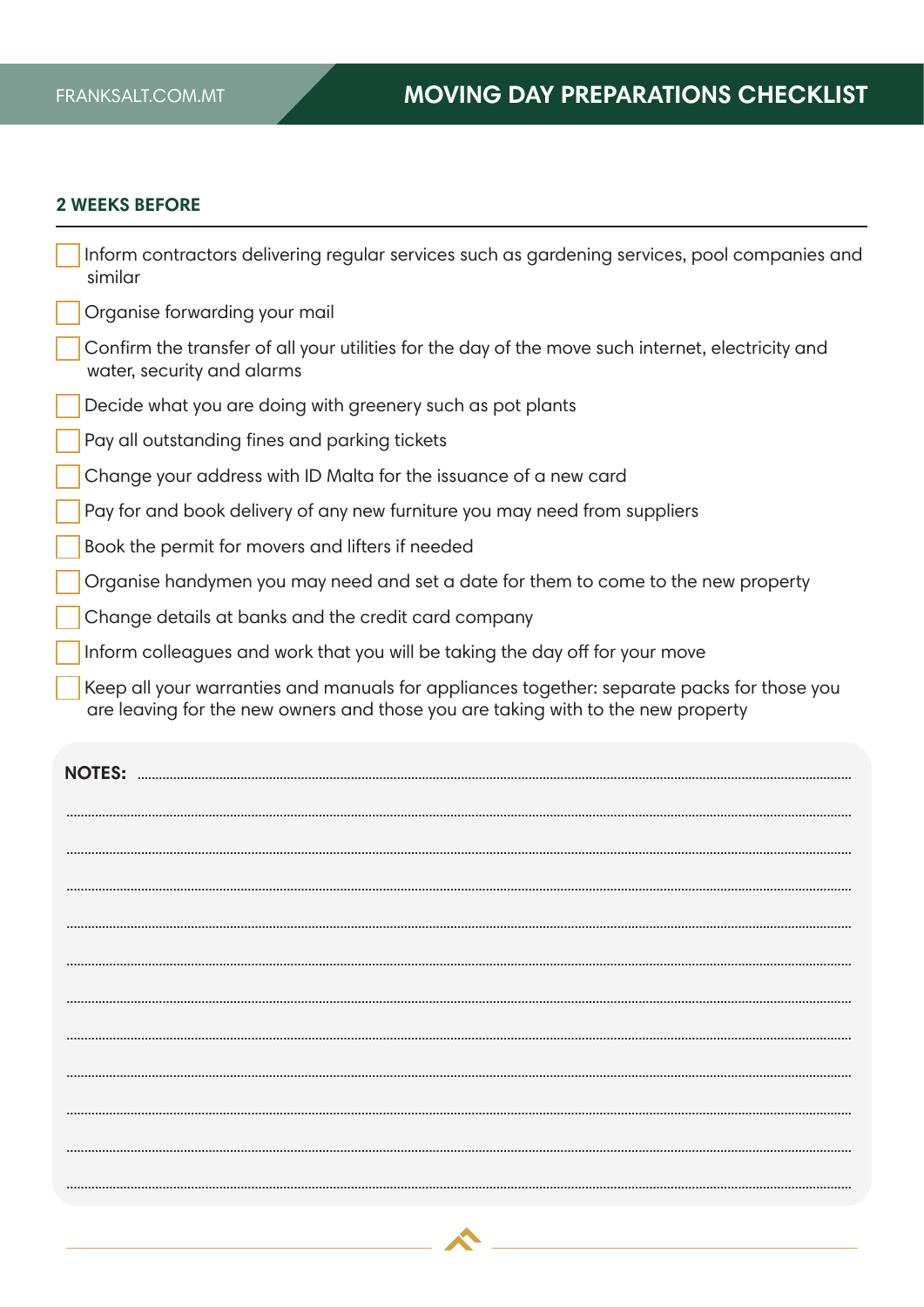#### **1 WEEK PRIOR TO THE MOVE**

| THE BAY BEFORE THE MOVE                                                                                       |  |
|---------------------------------------------------------------------------------------------------------------|--|
| Clean yards and balconies so you do not leave trash or broken items for the new owners                        |  |
| Start packing up the kitchen and keep out just what you are going to need for the few days<br>before the move |  |
| Start cleaning where you can                                                                                  |  |

#### THE DAY BEFORE THE MOVE

| Sort out a week's clothing and essentials and pack it in suitcases that will easily be accessible<br>by the family                                                                                                                                 |  |
|----------------------------------------------------------------------------------------------------------------------------------------------------------------------------------------------------------------------------------------------------|--|
| Keep documents you may need in a clearly marked folder                                                                                                                                                                                             |  |
| Pack a "survivor kit" with any items you may deem as critical such as spare toilet paper, medi-<br>cation, sanitizer, plasters, spare inhalers i.e. things you may need on the spot during or on the<br>day of the move or the few days thereafter |  |
| Inform the neighbours about the next day's events so they can move their cars                                                                                                                                                                      |  |
| <b>NOTES: </b>                                                                                                                                                                                                                                     |  |
|                                                                                                                                                                                                                                                    |  |
|                                                                                                                                                                                                                                                    |  |
|                                                                                                                                                                                                                                                    |  |
|                                                                                                                                                                                                                                                    |  |
|                                                                                                                                                                                                                                                    |  |
|                                                                                                                                                                                                                                                    |  |
|                                                                                                                                                                                                                                                    |  |
|                                                                                                                                                                                                                                                    |  |
|                                                                                                                                                                                                                                                    |  |
|                                                                                                                                                                                                                                                    |  |
|                                                                                                                                                                                                                                                    |  |
|                                                                                                                                                                                                                                                    |  |
|                                                                                                                                                                                                                                                    |  |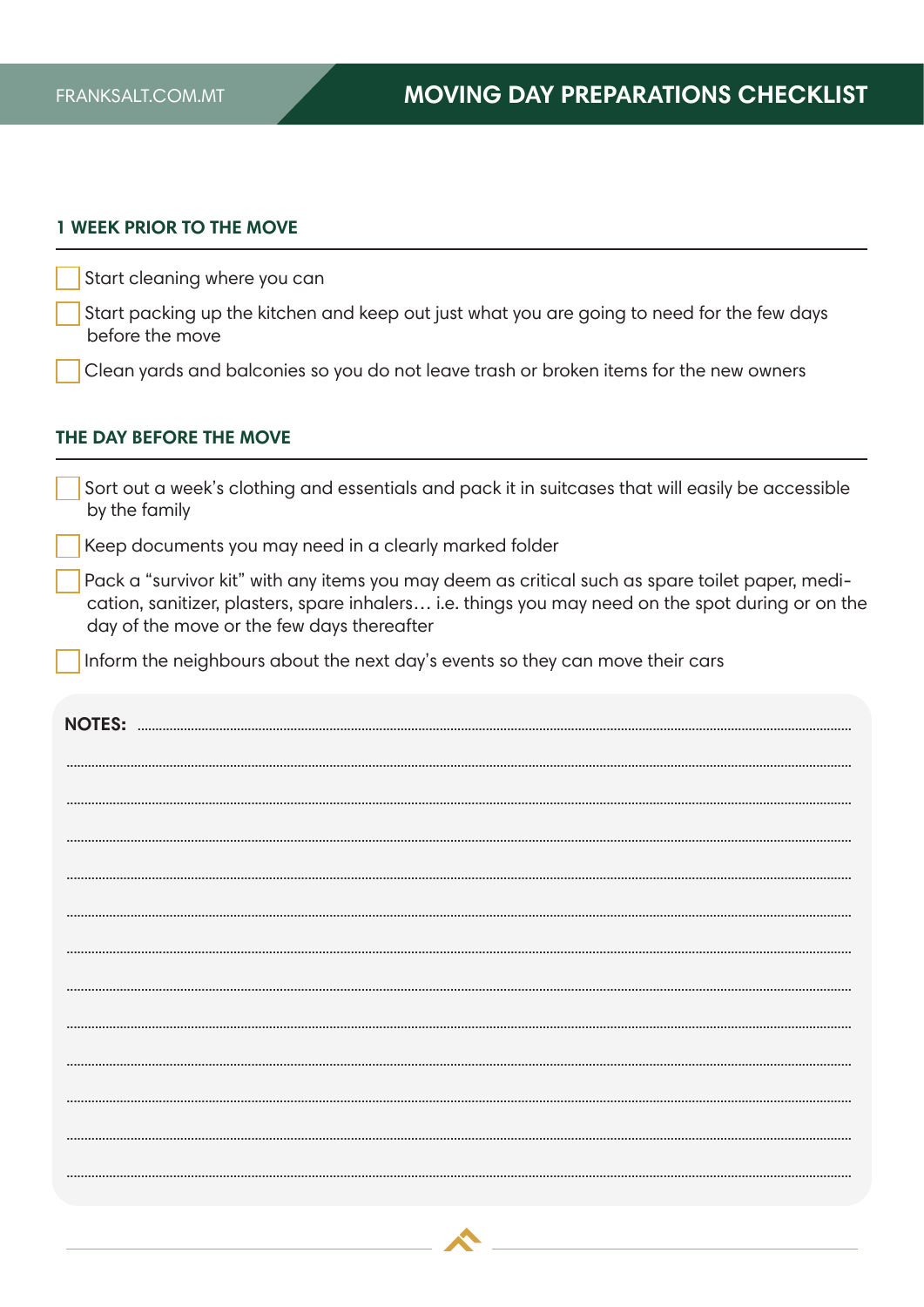#### THE DAY OF THE MOVE

| Make sure you have some cash with you                                                                                                                                                                    |
|----------------------------------------------------------------------------------------------------------------------------------------------------------------------------------------------------------|
| When done take inventory of the state of everything and document it with photographs: this<br>includes what is moved to the new home and what is left behind. This includes the state of the<br>property |
| Have a walk-through of the old property: look in unlikely places for anything that may have fall-<br>en and rolled under furniture, look behind doors, in showers and bathtubs etc                       |
| If possible, have a FINAL walk-through with the landlord/new owner/agent/new tenant to have c<br>witness of what state you are leaving the old property in                                               |
| Hand over the keys                                                                                                                                                                                       |
| <b>NOTES: </b>                                                                                                                                                                                           |
|                                                                                                                                                                                                          |
|                                                                                                                                                                                                          |
|                                                                                                                                                                                                          |
|                                                                                                                                                                                                          |
|                                                                                                                                                                                                          |
|                                                                                                                                                                                                          |
|                                                                                                                                                                                                          |
|                                                                                                                                                                                                          |
|                                                                                                                                                                                                          |
|                                                                                                                                                                                                          |
|                                                                                                                                                                                                          |
|                                                                                                                                                                                                          |
|                                                                                                                                                                                                          |
|                                                                                                                                                                                                          |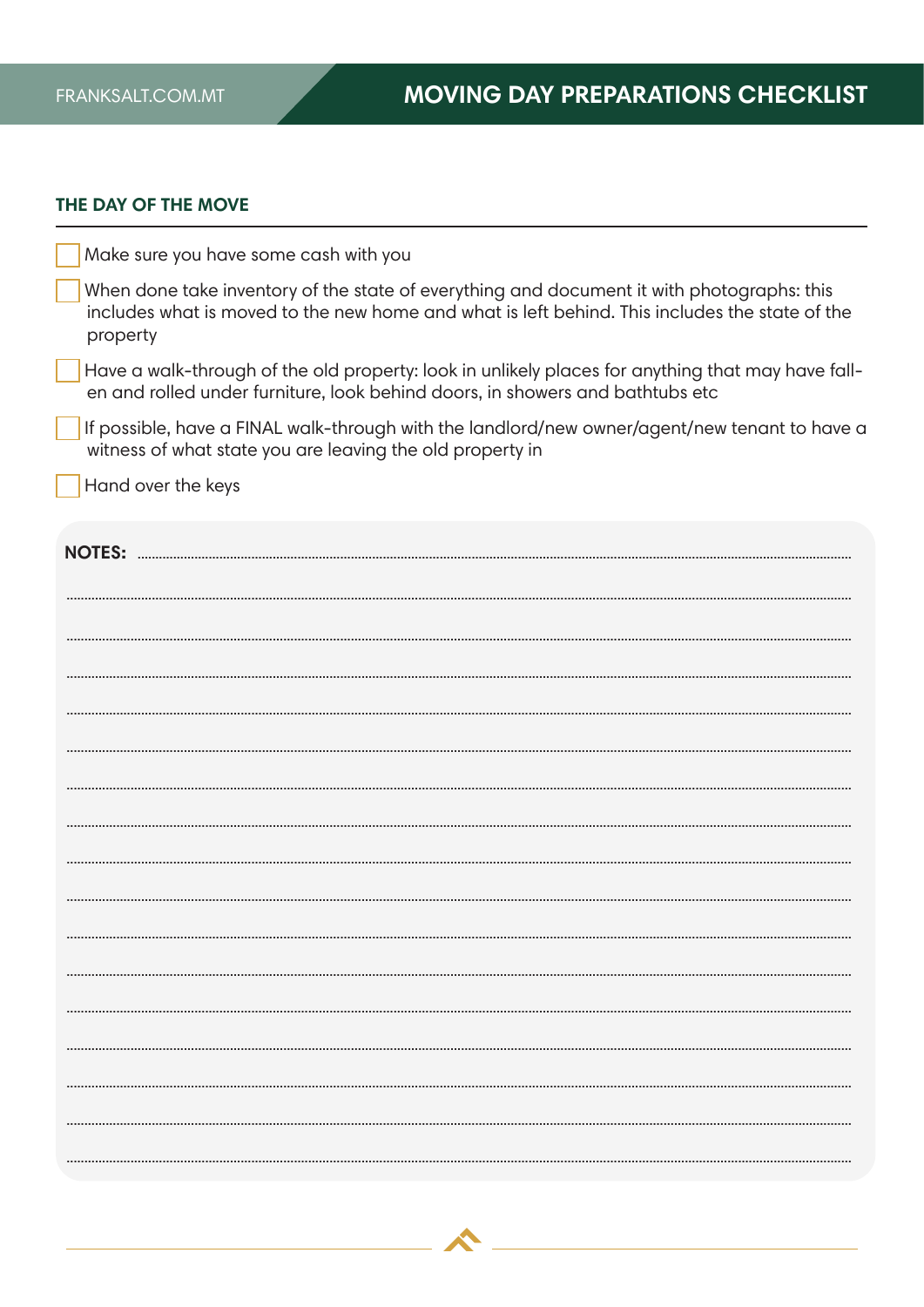#### **EMERGENCY PLANNING FOR LAST MINUTE COMPLICATIONS**

In the event of something going wrong the very last minute, make sure you have a contingency plan in place. It's been known that unforeseen events like natural disasters, illness or even an accident can derail the best made plans at the last minute. Always make sure you have enough cash on-hand, are properly assisted and insured and most importantly, take it step by step! Rushing around on the day of the move will make you overlook important details; you will forget things and the momentous event will leave a bad memory. Note down the contact numbers of temporary accommodation or arrange this to be available with friends, just in case you need it. Make sure your vehicle(s) have enough fuel and that pets are taken care of properly and have a spare set of keys of the new property with other members of the family. The best advice is to plan well ahead and revise this planning if needed...things always change over time.

| <b>NOTES:</b> |
|---------------|
|               |
|               |
|               |
|               |
|               |
|               |
|               |
|               |
|               |
|               |
|               |
|               |
|               |
|               |
|               |
|               |
|               |